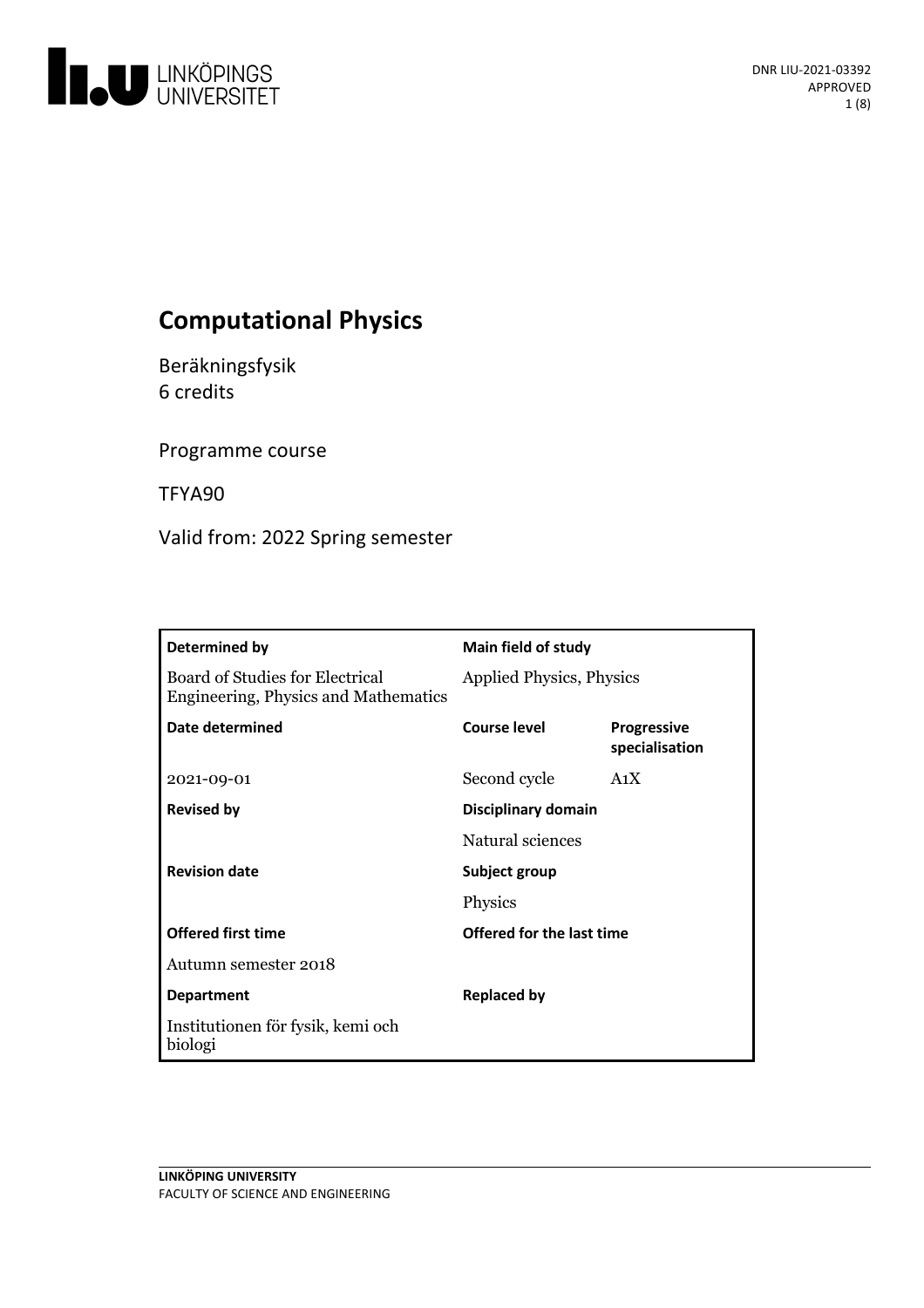## Specific information

Some overlap with TFYA50

# Course offered for

- Master of Science in Applied Physics and Electrical Engineering
- Master of Science in Applied Physics and Electrical Engineering International
- Master's Programme in Materials Physics for Nano and Quantum Technology

## **Prerequisites**

Thermodynamics and statistical mechanics (TFYA12) and Quantum Mechanics (TFFY54), or corresponding courses that cover the same material and prerequisites. Also, basic understanding of computers and computer programming.

# Intended learning outcomes

The course is an introduction to modern computational methods currently used in physics, materials science, quantum chemistry, and biology. The course covers the principles underlying both classical and quantum mechanical simulations, the core components of computational software, and practical examples. Included are classical and ab-inito Monte Carlo and Molecular Dynamics, variational calculus, many-particle quantum mechanics, and density functional theory (DFT). These methods are used extensively in fundamental research and for more applied tasks, e.g., the simulation of crystal growth, the design of new pharmaceuticals, and biotechnology, in both academia and industry. After completion of the course the student will be able to:

- Master the basic concepts and theories in computational physics based both on classical and quantum mechanical methods.
- Understand the main components of computer programs used for simulating matter systems and for finding numerical solutions to many- particle problems in quantum mechanics.
- Run computer software to predict properties of materials and molecular systems.

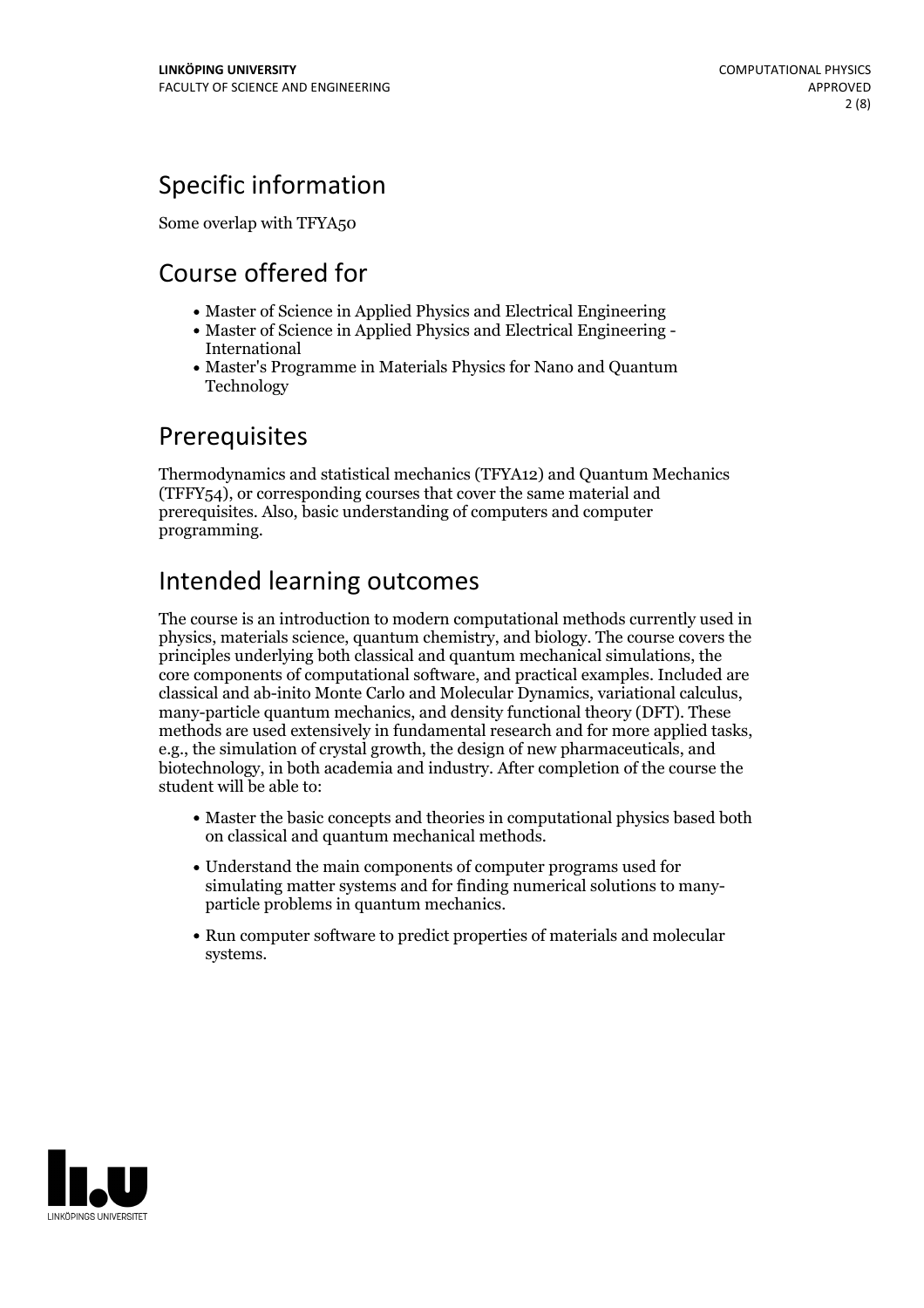## Course content

The course is about the theory and application of computer simulation of both classical and quantum mechanical many-body systems. Following a review of the principles of statistical mechanics underlying computer simulations, the Monte Carlo (MC) and Molecular Dynamics (MD) techniques are introduced. Topics discussed include MC integration, importance sampling, the Metropolis method, integration of equations of motion for many-body systems in MD, the Verlet algorithm, and MC and MD invarious statistical ensembles. An introduction to calculus of variations and many-particle quantum mechanics is given, and then Hartree, Hartree-Fock, and Density Functional Theory methods are derived and discussed, as well as, ab-intio Molecular Dynamics. The course covers the underlying theoretical concepts of these topics, an overview of how they are implemented in computational software, and some examples of how the methods are used. The course has four computer laborations with hands-on exercises for working with this type of computational software; generating data, analyzing, and visualizing the results.

## Teaching and working methods

Theory part (22 h) and computer laborations (4x4 h)

## Examination

| UPG1             | Written Assignments | 4 credits | U, 3, 4, 5 |
|------------------|---------------------|-----------|------------|
| LAB <sub>1</sub> | Laboratory Work     | 2 credits | U.G        |

## Grades

Four-grade scale, LiU, U, 3, 4, 5

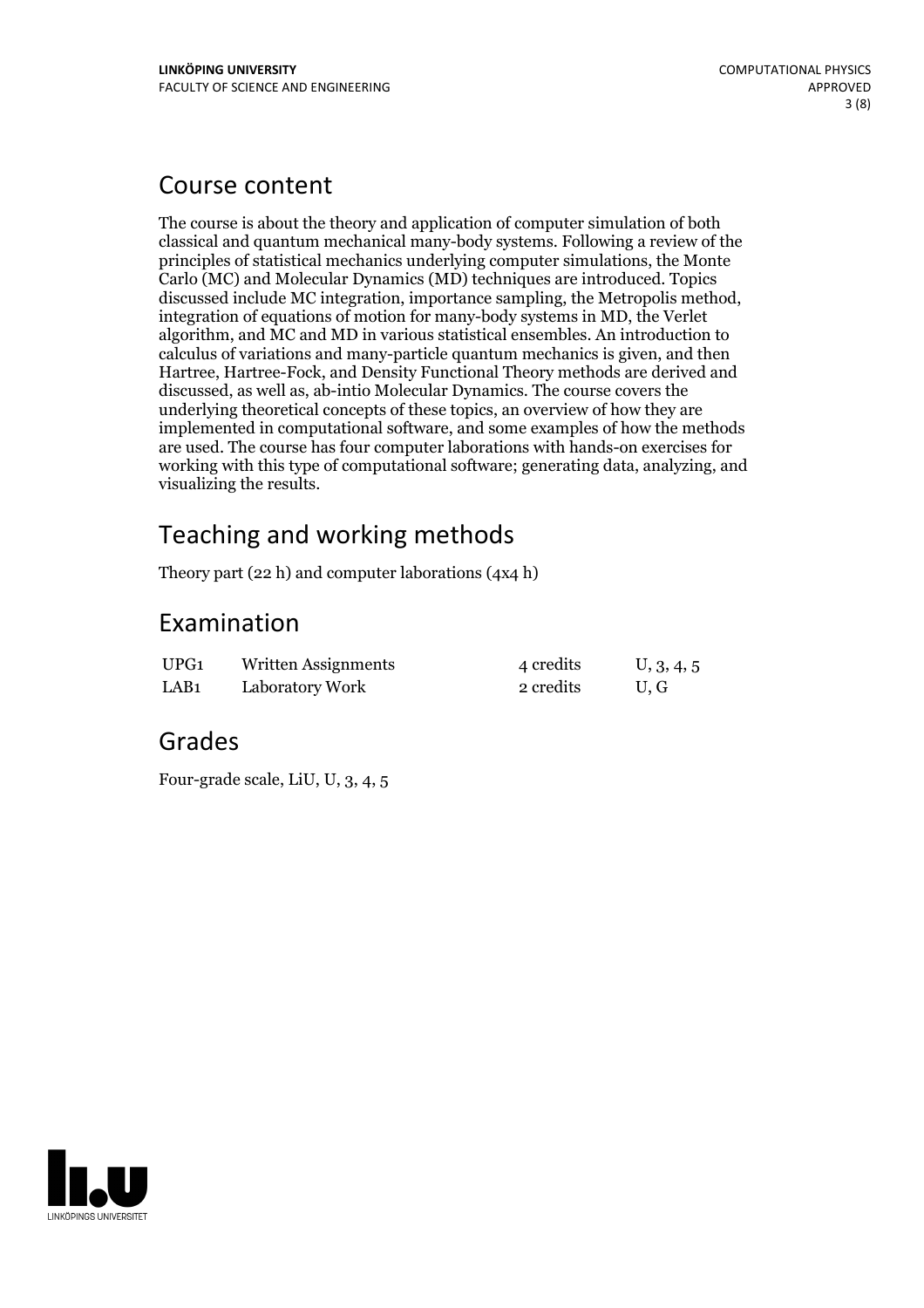## **Common rules**

### Course syllabus

A syllabus must be established for each course. The syllabus specifies the aim and contents of the course, and the prior knowledge that a student must have in order to be able to benefit from the course.

## Timetabling

Courses are timetabled after a decision has been made for this course concerning its assignment to a timetable module.

### Interruption in and deregistration from a course

The LiU decision, Guidelines concerning confirmation of participation in education (Dnr LiU-2020-02256), states that interruptions in study are to be recorded in Ladok. Thus, all students who do not participate in a course for which they have registered must record the interruption, such that the registration on the course can be removed. Deregistration from or interrupting a course is carried out using <sup>a</sup> web-based form: https://www.lith.liu.se/for- [studenter/kurskomplettering?l=en.](https://www.lith.liu.se/for-studenter/kurskomplettering?l=en)

## Cancelled courses and changes to the course syllabus

Courses with few participants (fewer than 10) may be cancelled or organised in a manner that differs from that stated in the course syllabus. The Dean is to deliberate and decide whether a course is to be cancelled or changed from the course syllabus.

## Guidelines relating to examinations and examiners

For details, see Guidelines for education and examination for first-cycle and second-cycle education at Linköping University, Dnr LiU-2020-04501 [\(http://styrdokument.liu.se/Regelsamling/VisaBeslut/917592\)](http://styrdokument.liu.se/Regelsamling/VisaBeslut/917592).

An examiner must be employed as a teacher at LiU according to the LiU Regulations for Appointments, Dnr LiU-2021-01204 [\(https://styrdokument.liu.se/Regelsamling/VisaBeslut/622784](https://styrdokument.liu.se/Regelsamling/VisaBeslut/622784)). For courses in second-cycle, the following teachers can be appointed as examiner: Professor (including Adjunct and Visiting Professor), Associate Professor (including Adjunct), Senior Lecturer (including Adjunct and Visiting Senior Lecturer), Research Fellow, or Postdoc. For courses in first-cycle, Assistant Lecturer (including Adjunct and Visiting Assistant Lecturer) can also be appointed as examiner in addition to those listed for second-cycle courses. In exceptional cases, a Part-time Lecturer can also be appointed as an examiner at both first- and second cycle, see Delegation of authority for the Board of Faculty of Science and Engineering.

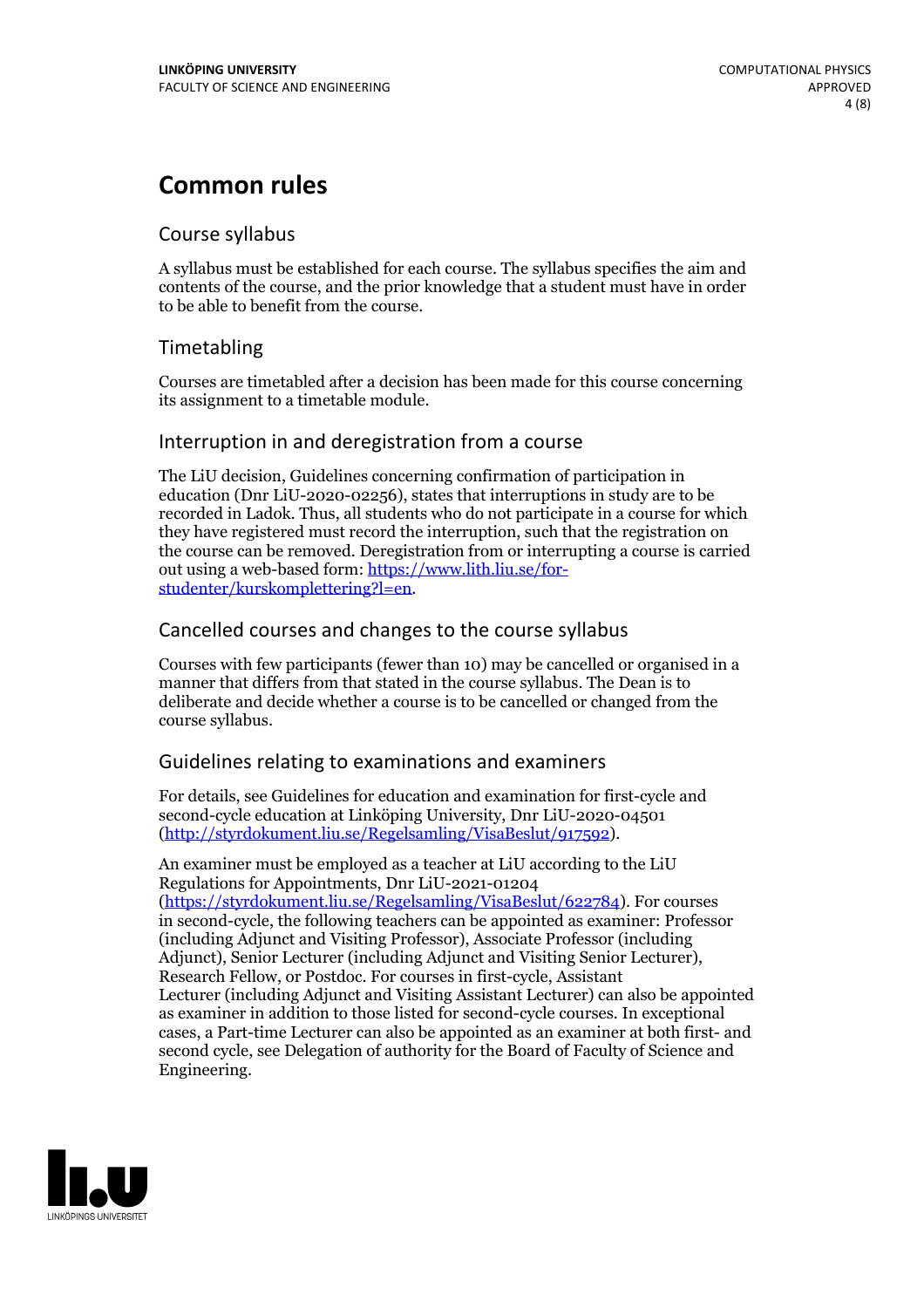## Forms of examination

### **Principles for examination**

Written and oral examinations and digital and computer-based examinations are held at least three times a year: once immediately after the end of the course, once in August, and once (usually) in one of the re-examination periods. Examinations held at other times are to follow a decision of the faculty programme board.

Principles for examination scheduling for courses that follow the study periods:

- courses given in VT1 are examined for the first time in March, with re-examination in June and August
- courses given in VT2 are examined for the first time in May, with re-examination in August and October
- courses given in HT1 are examined for the first time in October, with re-examination in January and August
- courses given in HT2 are examined for the first time in January, with re-examination in March and in August.

The examination schedule is based on the structure of timetable modules, but there may be deviations from this, mainly in the case of courses that are studied and examined for several programmes and in lower grades (i.e. 1 and 2).

Examinations for courses that the faculty programme board has decided are to be held in alternate years are held three times during the school year in which the course is given according to the principles stated above.

Examinations for courses that are cancelled orrescheduled such that they are not given in one or several years are held three times during the year that immediately follows the course, with examination scheduling that corresponds to the scheduling that was in force before the course was cancelled or rescheduled.

When a course, or a written examination (TEN, DIT, DAT), is given for the last time, the regular examination and two re-examinations will be offered. Thereafter, examinations are phased out by offering three examinations during the following academic year at the same times as the examinations in any substitute course. If there is no substitute course, three examinations will be offered during re- examination periods during the following academic year. Other examination times are decided by the faculty programme board. In all cases above, the examination is also offered one more time during the academic year after the following, unless the faculty programme board decides otherwise. In total, 6 re-examinations are offered, of which 2 are regular re-examinations. In the examination registration system, the examinations given for the penultimate time and the last time are denoted.

If a course is given during several periods of the year (for programmes, or on different occasions for different programmes) the faculty programme board or boards determine together the scheduling and frequency of re-examination occasions.

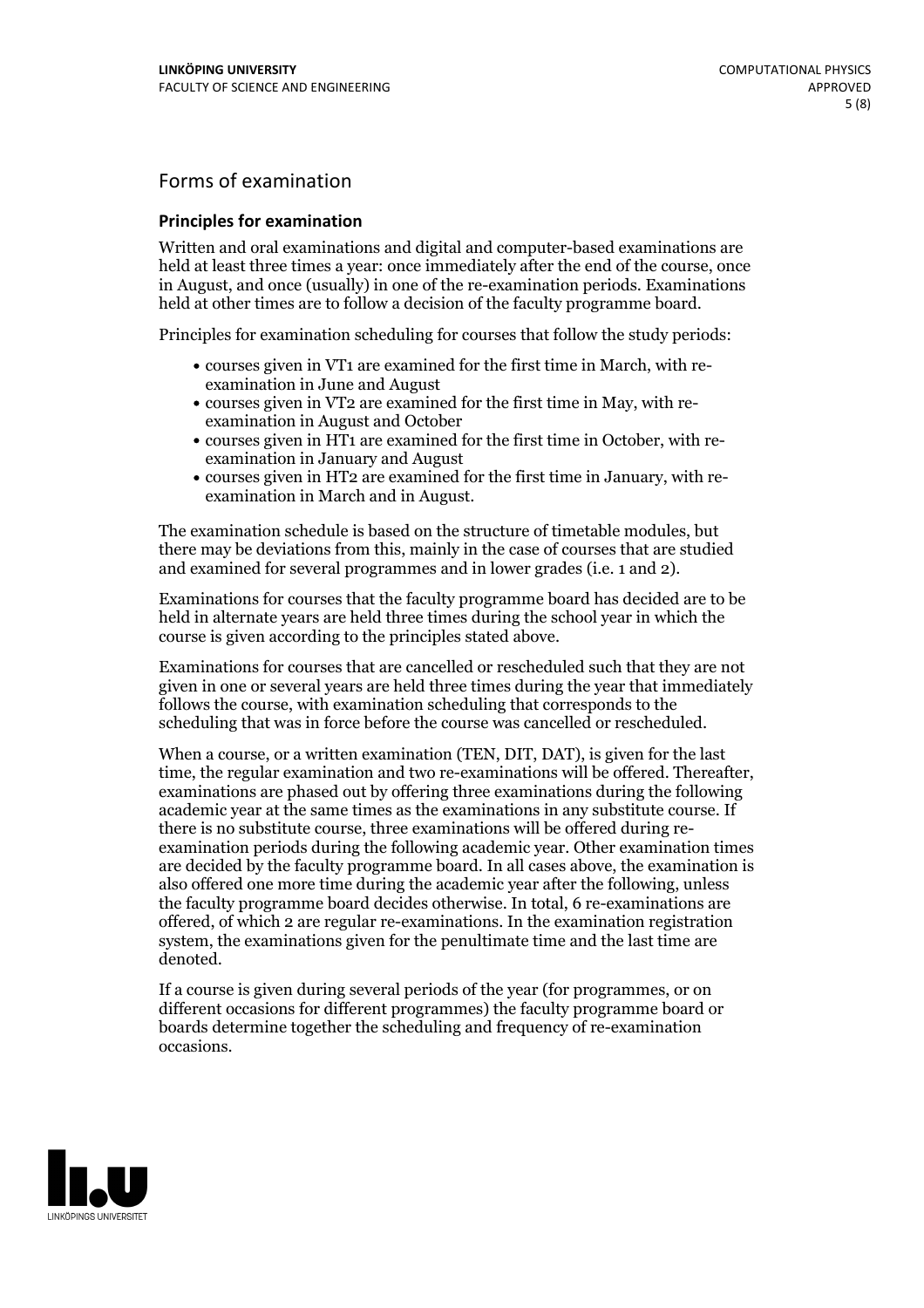### **Retakes of other forms of examination**

Regulations concerning retakes of other forms of examination than written examinations and digital and computer-based examinations are given in the LiU guidelines for examinations and examiners, [http://styrdokument.liu.se/Regelsamling/VisaBeslut/917592.](http://styrdokument.liu.se/Regelsamling/VisaBeslut/917592)

#### **Course closure**

For Decision on Routines for Administration of the Discontinuation of Educational Programs, Freestanding Courses and Courses in Programs, see DNR LiU-2021-04782. After a decision on closure and after the end of the discontinuation period, the students are referred to a replacement course (or similar) according to information in the course syllabus or programme syllabus. If a student has passed some part/parts of a closed program course but not all, and there is an at least partially replacing course, an assessment of crediting can be made. Any crediting of course components is made by the examiner.

#### **Registration for examination**

In order to take an written, digital or computer-based examination, registration in advance is mandatory, see decision in the university's rule book [https://styrdokument.liu.se/Regelsamling/VisaBeslut/622682.](https://styrdokument.liu.se/Regelsamling/VisaBeslut/622682) An unregistered student can thus not be offered a place. The registration is done at the Student Portal or in the LiU-app during the registration period. The registration period opens 30 days before the date of the examination and closes 10 days before the date of the examination. Candidates are informed of the location of the examination by email, four days in advance.

#### **Code of conduct for students during examinations**

Details are given in a decision in the university's rule book: <http://styrdokument.liu.se/Regelsamling/VisaBeslut/622682>.

#### **Retakes for higher grade**

Students at the Institute of Technology at LiU have the right to retake written examinations and digital and computer-based examinations in an attempt to achieve a higher grade. This is valid for all examination components with code "TEN", "DIT" and "DAT". The same right may not be exercised for other examination components, unless otherwise specified in the course syllabus.

A retake is not possible on courses that are included in an issued degree diploma.

#### **Grades**

The grades that are preferably to be used are Fail (U), Pass (3), Pass not without distinction  $(4)$  and Pass with distinction  $(5)$ .

- Grades U, 3, 4, 5 are to be awarded for courses that have written or digital examinations.<br>• Grades Fail (U) and Pass (G) may be awarded for courses with a large
- degree of practical components such as laboratory work, project work and

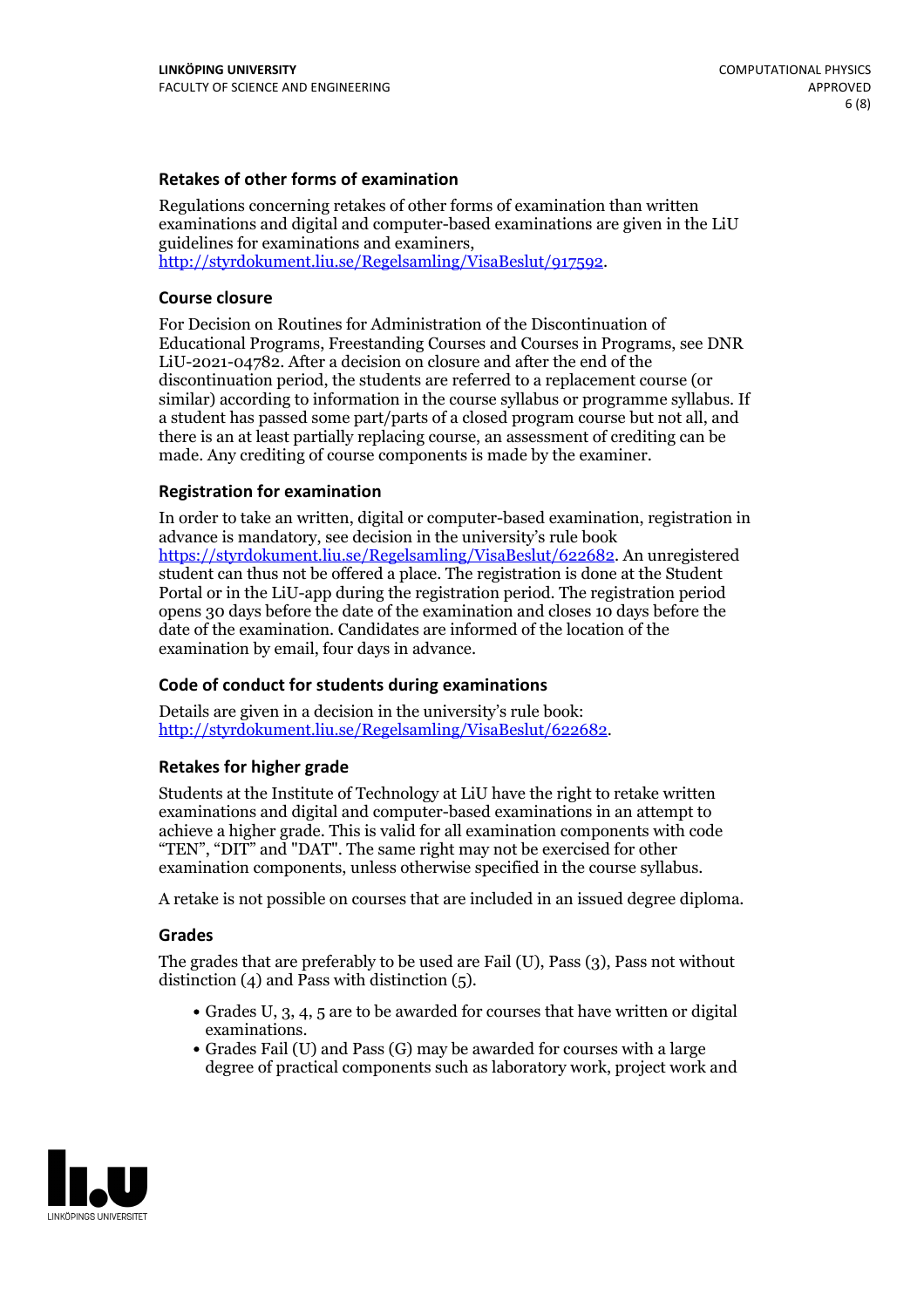group work.<br>• Grades Fail (U) and Pass (G) are to be used for degree projects and other independent work.

### **Examination components**

The following examination components and associated module codes are used at the Faculty of Science and Engineering:

- Grades U, 3, 4, 5 are to be awarded for written examinations (TEN) and
- digital examinations (DIT).<br>• Examination components for which the grades Fail (U) and Pass (G) may be awarded are laboratory work (LAB), project work (PRA), preparatory written examination (KTR), digital preparatory written examination (DIK), oral examination (MUN), computer-based examination (DAT), home
- assignment (HEM), and assignment (UPG).<br>• Students receive grades either Fail (U) or Pass (G) for other examination components in which the examination criteria are satisfied principally through active attendance such as tutorial group (BAS) or examination item
- (MOM).<br>• Grades Fail (U) and Pass (G) are to be used for the examination components Opposition (OPPO) and Attendance at thesis presentation (AUSK) (i.e. part of the degree project).

In general, the following applies:

- 
- Mandatory course components must be scored and given <sup>a</sup> module code. Examination components that are not scored, cannot be mandatory. Hence, it is voluntary to participate in these examinations, and the voluntariness must be clearly stated. Additionally, if there are any associated conditions to
- the examination component, these must be clearly stated as well.<br>• For courses with more than one examination component with grades U,3,4,5, it shall be clearly stated how the final grade is weighted.

For mandatory components, the following applies (in accordance with the LiU Guidelines for education and examination for first-cycle and second-cycle education at Linköping University,<br>[http://styrdokument.liu.se/Regelsamling/VisaBeslut/917592\)](http://styrdokument.liu.se/Regelsamling/VisaBeslut/917592):

If special circumstances prevail, and if it is possible with consideration of the nature of the compulsory component, the examiner may decide to replace the compulsory component with another equivalent component.

For possibilities to alternative forms of examinations, the following applies (in accordance with the LiU Guidelines for education and examination for first-cycle [http://styrdokument.liu.se/Regelsamling/VisaBeslut/917592\)](http://styrdokument.liu.se/Regelsamling/VisaBeslut/917592):

If the LiU coordinator for students with disabilities has granted a student the right to an adapted examination for a written examination in an examination hall, the student has the right to it.